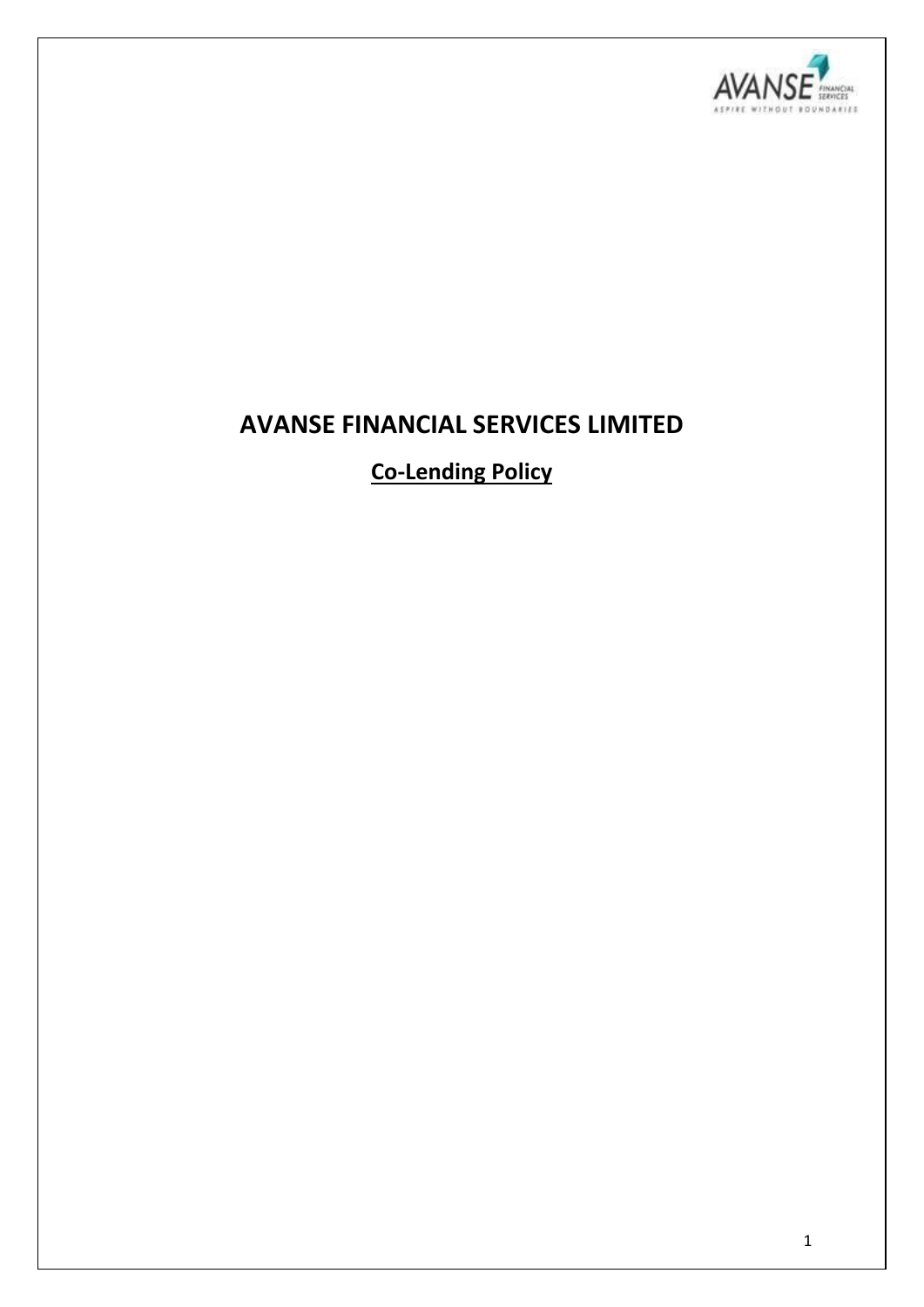

#### **VERSION CONTROL**

| Version | Date of<br><b>Adoption</b> | Change reference          | Owner                  | <b>Approving</b><br><b>Authority</b> |
|---------|----------------------------|---------------------------|------------------------|--------------------------------------|
| 1       | May 5, 2022                | <b>Adoption of Policy</b> | Risk & Product<br>team | Board of<br><b>Directors</b>         |

**"If at any point a conflict of interpretation/information between this Policy and any Regulations, Rules, Guidelines, Notification, Clarifications, Circulars, Master Circulars/ Directions by RBI arise then interpretation of such Regulations, Rules, Guidelines, Notification, Clarifications, Circulars, Master Directions issued by RBI shall prevail."**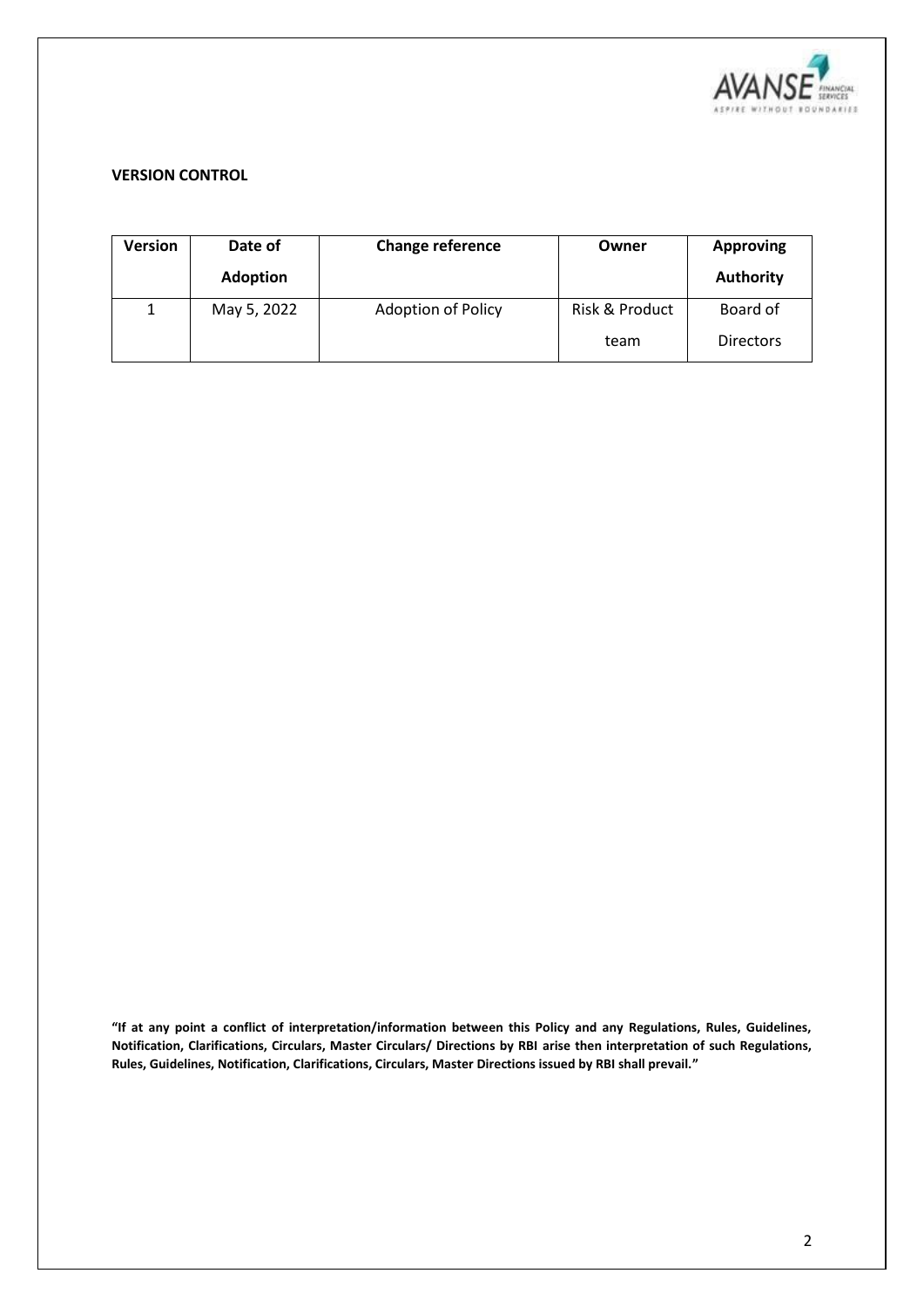

#### **CONTENT**

| S No           | <b>Particulars</b>                                 | Page No        |
|----------------|----------------------------------------------------|----------------|
| 1              | Introduction                                       | 4              |
| $\overline{2}$ | <b>Policy Terms</b>                                | 4              |
| A              | Applicability                                      | 4              |
| B              | <b>Execution of Master Agreement</b>               | 4              |
| C              | <b>Principles and Practices</b>                    | 6              |
|                | Sharing of Risks and Rewards<br>a.                 | 6              |
|                | <b>Interest Rates</b><br>b.                        | 6              |
|                | Know Your Customer (KYC)<br>c.                     | 6              |
|                | <b>Customer Servicing and Related Issues</b><br>d. | 6              |
|                | <b>Common Account</b><br>e.                        | 7              |
|                | f.<br>Monitoring and Recovery                      | $\overline{7}$ |
|                | Security and Charge Creation<br>g.                 | 7              |
|                | Provisioning / Reporting Requirement<br>h.         | 7              |
|                | i.<br>Assignment/ Change in Loan Limits:           | $\overline{7}$ |
|                | Grievance Redressal<br>j.                          | $\overline{7}$ |
|                | k.<br><b>Business Continuity Plan</b>              | 7              |
|                | <b>Other Policies and Guidelines</b><br>ı.         | 8              |
|                | <b>Outsourcing Services</b><br>m.                  | 8              |
| 3              | Review of Policy                                   | 8              |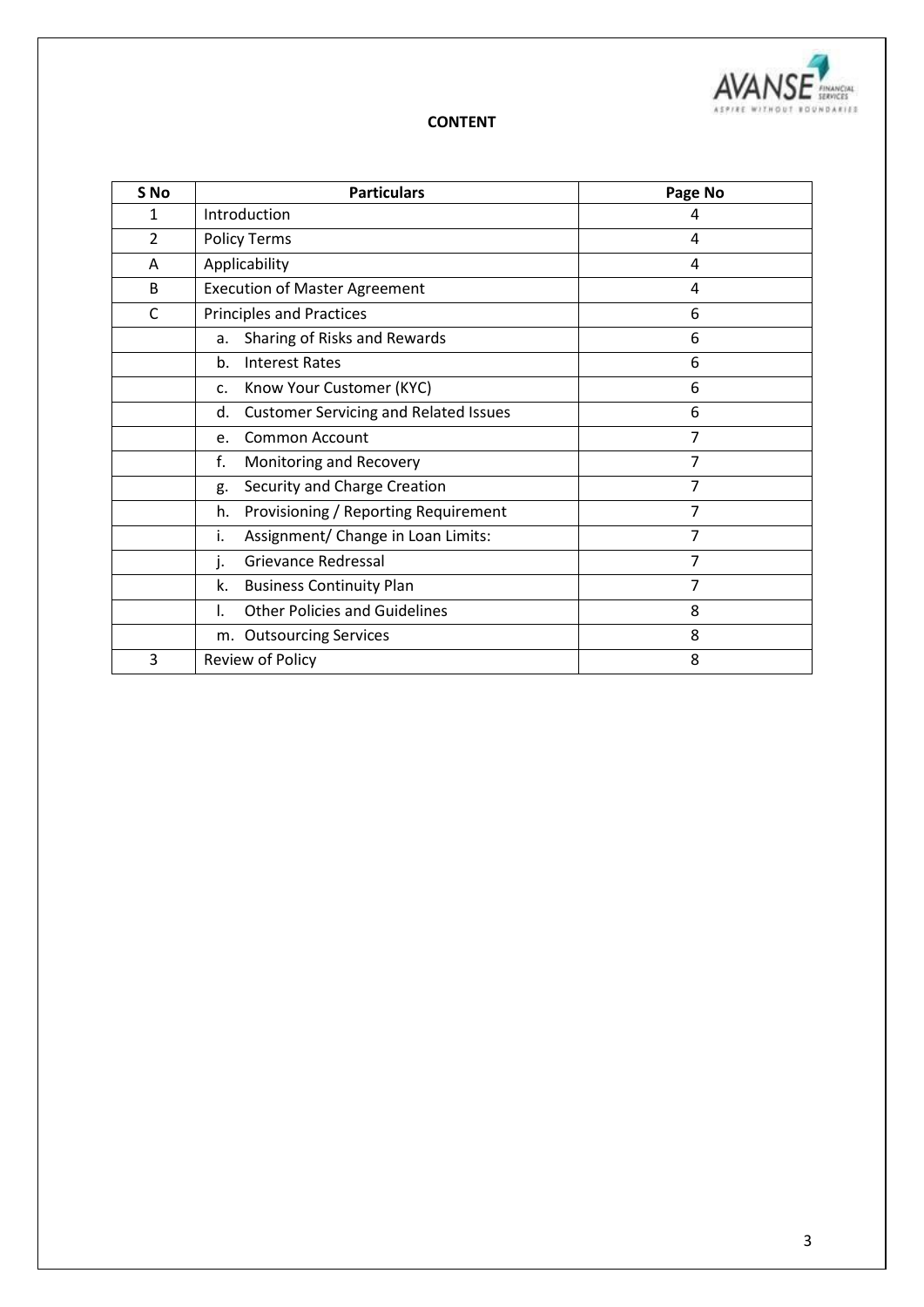

# **A. INTRODUCTION**

The Co-Lending Policy (hereinafter referred to as 'the Policy') has been drafted in line with the notification bearing reference no. RBI/2020-21/63, FIDD.CO.Plan.BC.No.8/04. 09.01 /2020-21 dated November 05, 2020 ("CLM") issued by the Reserve Bank of India to improve the flow of credit to the unserved and underserved sector of the economy and make available funds to the ultimate beneficiary at an affordable cost, considering the lower cost of funds from banks and greater reach of the NBFCs. The scheme as per the aforesaid circular is named as "Co-Lending Model" (CLM) under which, Banks are permitted to co-lend with all RBI registered NBFCs including Housing Finance Companies (HFC) based on a prior agreement.

The scheme is issued in supersession of the erstwhile circular applicable for co-origination of loans by Banks and NBFCs for lending to priority sector bearing reference number FIDD.CO.Plan.BC.08/04.09.01/ 2018- 19 dated September 21, 2018.

Avanse Financial Services Limited ("the Company") proposes to engage with eligible banks for exploring CLM opportunities across its existing and new products / segments which qualify as per the Circular.

The target set of eligible Banks for CLM shall exclude foreign banks (including WOS) with less than 20 branches.

As per the RBI guidelines, banks and NBFCs are required to formulate Board approved policy for entering into the CLM and place the approved policy on their websites. This Policy covers general principles and practices followed by the Company in the co-lending of loans with Commercial Banks.

# **B. POLICY TERMS**

# **A. Applicability**

The Policy will be applicable to all its existing and new products offered by the Company under CLM and covers customer sourcing, loan sanctioning, loan servicing and collections activities.

#### **B. Execution of Master Agreement:**

- (1) The Company shall enter into CLM Master Agreements with eligible Banks for implementing Colending model. The master agreement may provide the following options to the bank:
	- **Option 1:** Mandatorily take their share in the individual loans originated by the Company in their books (CLM 1 referred as Option1)
	- **Option 2:** Bank will have the discretion to reject certain loans subject to its due diligence (CLM 2 referred as Option 2)
- (2) The co-lending banks will take their share of the individual loans on a back-to-back basis in their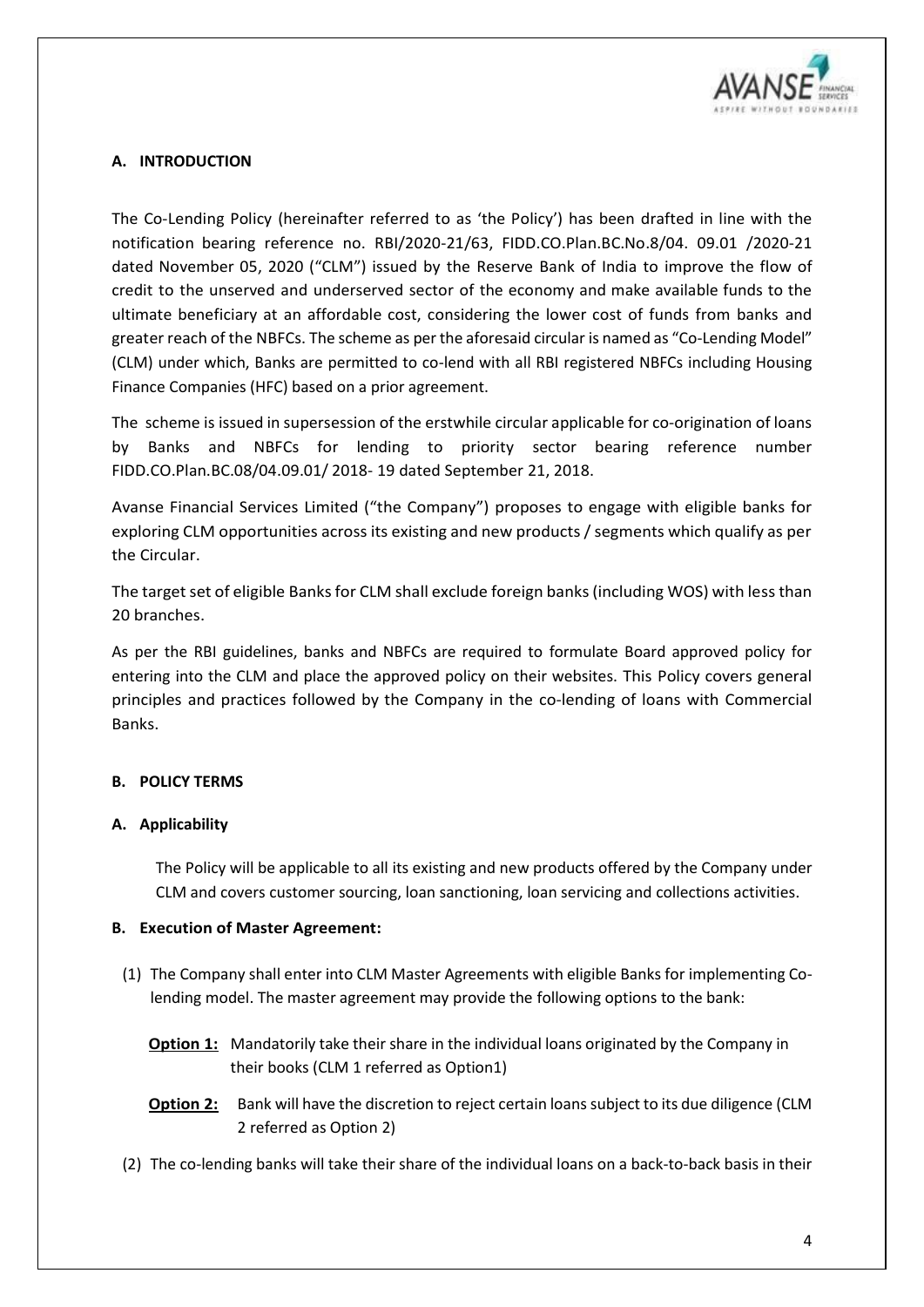

books. However, the Company shall retain a minimum of 20 per cent share of the individual loans on its books

- (3) The Master Agreement shall broadly cover terms and conditions of the arrangement, the criteria for selection of partner institutions, the specific product lines and areas of operation, along with provisions related to segregation of responsibilities as well as customer interface, KYC and protection issues.
- (4) The Master Agreement will provide on representations and warranties which the Company shall be liable in respect of the share of the loans taken into the books by the bank.
- (5) The Master Agreement shall be in compliance with the aforementioned RBI Circular dated November 05, 2020 on Co-lending. The Master Agreement will incorporate the manner of appropriation between the co-lenders, commercial elements such as, interest rates, sharing of sourcing and processing fees, crossing rights and revenue sharing, post disbursement servicing arrangement and fees applicable thereto.
- (6) If the Agreement entails a prior, irrevocable commitment on the part of the bank to take into its books its share of the individual loans as originated by the Company, the arrangement must comply with the extant guidelines on Managing Risks and Code of Conduct in Outsourcing of Financial Services by Banks issued vide RBI/2014 15/497/DBR.No.BP.BC.76/21.04.158/2014-15 dated March 11, 2015 and updated from time to time. In particular, the partner bank and the Company shall have to put in place suitable mechanisms for ex-ante due diligence by the bank as the credit sanction process cannot be outsourced under the extant guidelines.
- (7) Where the Bank exercisesits discretion regarding taking selected accounts originated by the Company into its books as per the Master Agreement, the arrangement will be akin to a direct assignment transaction. Here the partner Bank shall ensure compliance with all the requirements in terms of Guidelines on Transactions Involving Transfer of Assets through Direct Assignment of Cash Flows and the Underlying Securities issued vide RBI/2011-12/540 DBOD.No.BP.BC-103/21.04.177/2011-12 dated May 07, 2012 and RBI//2012-13/170 DNBS. PD. No. 301/3.10.01 /2012-13 August 21, 2012 respectively, as updated from time to time, with the exception of Minimum Holding Period (MHP) which shall not be applicable in such transactions undertaken in terms of the CLM.
- (8) The MHP will be exempted only in cases where the prior agreement between the Company and bank contain a back-to-back basis clause and complies with all other conditions stipulated in the guidelines for direct assignment.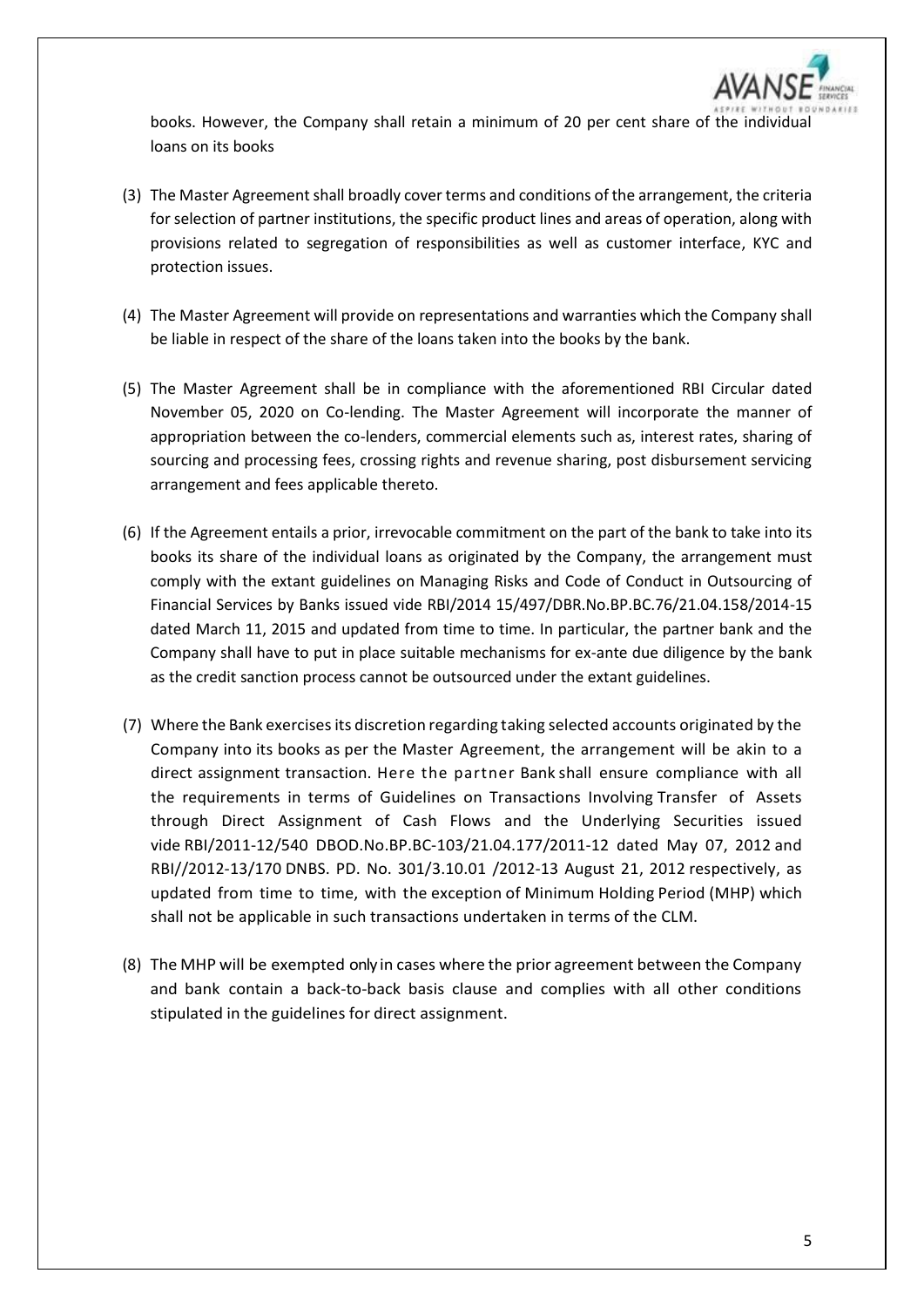

#### **C. PRINCIPLES AND PRACTICES**

# **a. Sharing of Risk and Rewards:**

- **Option 1:** There would be a joint contribution of credit at individual loan basis by the Company and the Bank as per the agreed terms and conditions.
- **Option 2:** The Bank will take its share of the loan post disbursement by the Company, basis the due-diligence carried out by the bank.

**b. Interest Rate:** The borrower may be charged an all-inclusive interest rate as may be agreed upon by the Company and the Bank conforming to the respective extant guidelines as applicable to them

- **Option 1:** The Company would have the liberty to price its part of the exposure while the Bank shall price its exposure as per the pre agreed rate. Basis the pricing as may be agreed upon by both the lenders The Company will communicate to the end borrower a single interest rate which is all-inclusive.
- **Option 2:** The Company will price the entire loan as per its risk appetite. The bank subject to due diligence may share the exposure in the loan, the interest/recovery for the said portion at agreed rates will be transferred to the bank.

#### **c. Know Your Customer (KYC):**

The Bank shall comply with the Master Directions - Know Your Customer (KYC) Direction, 2016, issued vide RBI/DBR/2015-16/18 Master Direction DBR.AML.BC.No.81/14.01.001/2015-16 dated February 25, 2016 and updated from time to time, which already permit regulated entities, at their option, to rely on customer due diligence done by a third party, subject to specified conditions.

#### **d. Customer Servicing and related issues**:

The Company shall be the single point of interface for the Customers and shall enter into a loan agreement with the borrower, which shall clearly contain the features of the arrangement and the roles and responsibilities of the Company and the Bank.

The Company shall disclose all the details of the arrangement to the customer upfront and an explicit consent in this regards must be taken from the customer.

The extant guidelines relating to customer service and fair practice code and the obligations enjoined upon the Banks and the Company therein shall be applicable mutatis mutandis in respect of loans given under the arrangement.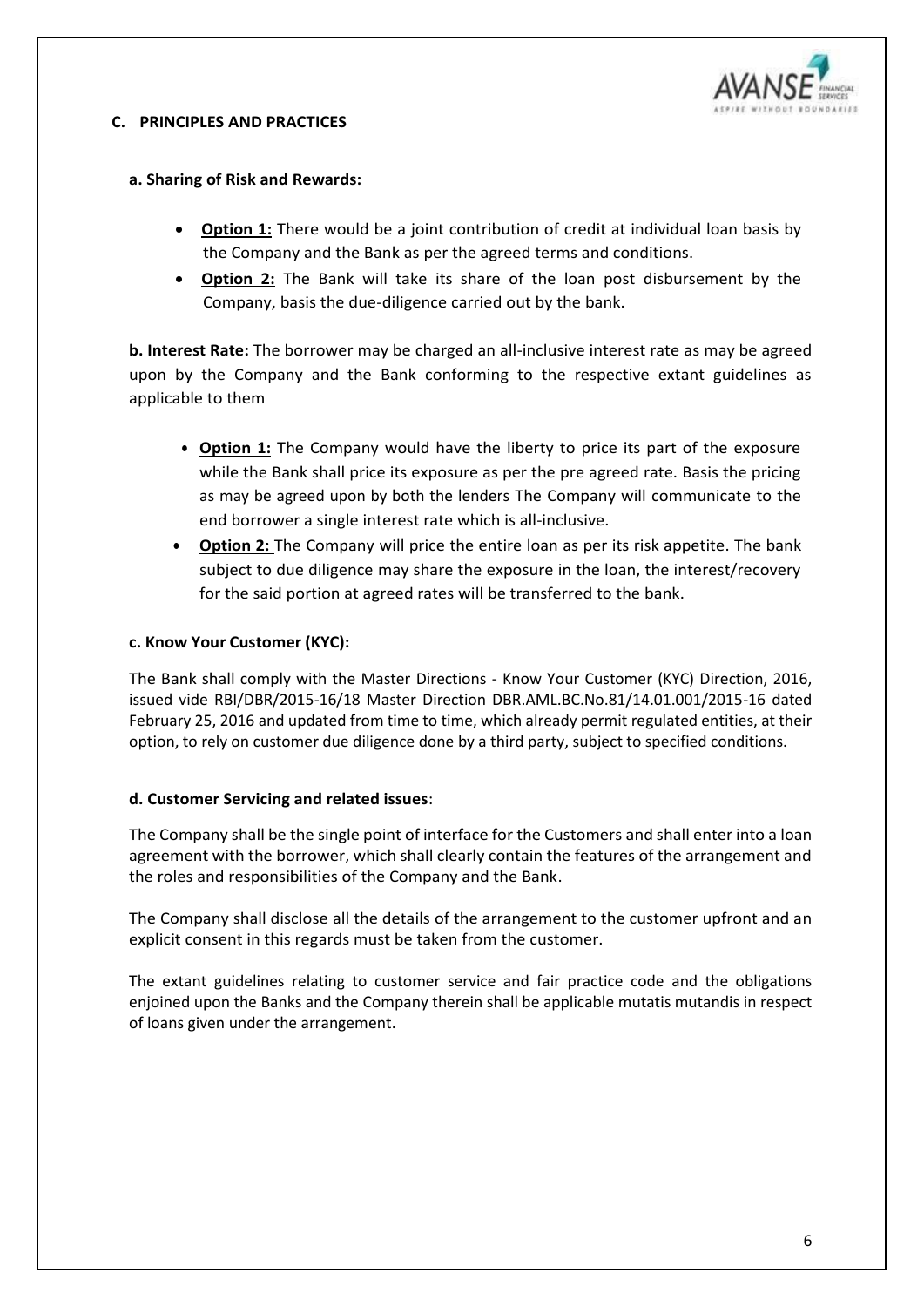

#### **e. Escrow Account:**

- **Option 1:** The Company and the bank shall open an escrow account which will be maintained with the Banks for disbursal of the loans and a separate escrow account for the repayment of loan from the borrowers.
- **Option 2:** The disbursement will be done by the company and for the loans taken over by the bank post disbursement, the repayments will be received in an escrow account.

The company and the bank shall maintain individual borrowers account and company shall generate a single unified statement of account of the customer, through appropriate information sharing arrangements with the bank.

#### f. **Monitoring & Recovery:**

Both the company and the bank shall agree on the framework for monitoring and recovery of the loans. The loans under CLM will be included in the scope of internal/statutory audit to ensure adherence to respective internal guidelines, terms of the agreement and extant regulatory requirements.

# g. **Security and Charge Creation:**

The Lenders shall arrange for creation of security and charge as per mutually agreeable terms.

# h. **Provisioning/Reporting Requirement**:

Both the company and the bank shall adhere to asset classification and provisioning requirements as per the regulatory guidelines respectively applicable and carry out their respective reporting requirements including reporting to Credit Information Companies, under respectively applicable law and regulations for their share of the loan account.

#### i. **Assignment/ Change in Loan Limits:**

Any assignment of loans by any of the co- Lenders to a third party can be done only with the mutual consent ofthe other Lender. Further, any change in loan limit of the co-lentfacility can be done only with the mutual consent of both the Lenders.

#### j. **Grievance Redressal**:

There will be suitable arrangement put in place by the Co-lenders to resolve any complaint registered by a borrower with the Company within 30 days of receipt of the Complaint. The borrower would have the option to escalate the same with concerned Banking Ombudsman/ Ombudsman for the NBFCs or the Customer Education and Protection Cell (CEPC) in RBI.

#### k. **Business Continuity Plan:**

Both the Bank and the Company shall formulate a business continuity plan to ensure uninterrupted service to the borrowers till repayment of the loans under the co-lending agreement, in the event of termination of co-lending arrangement between the colenders.